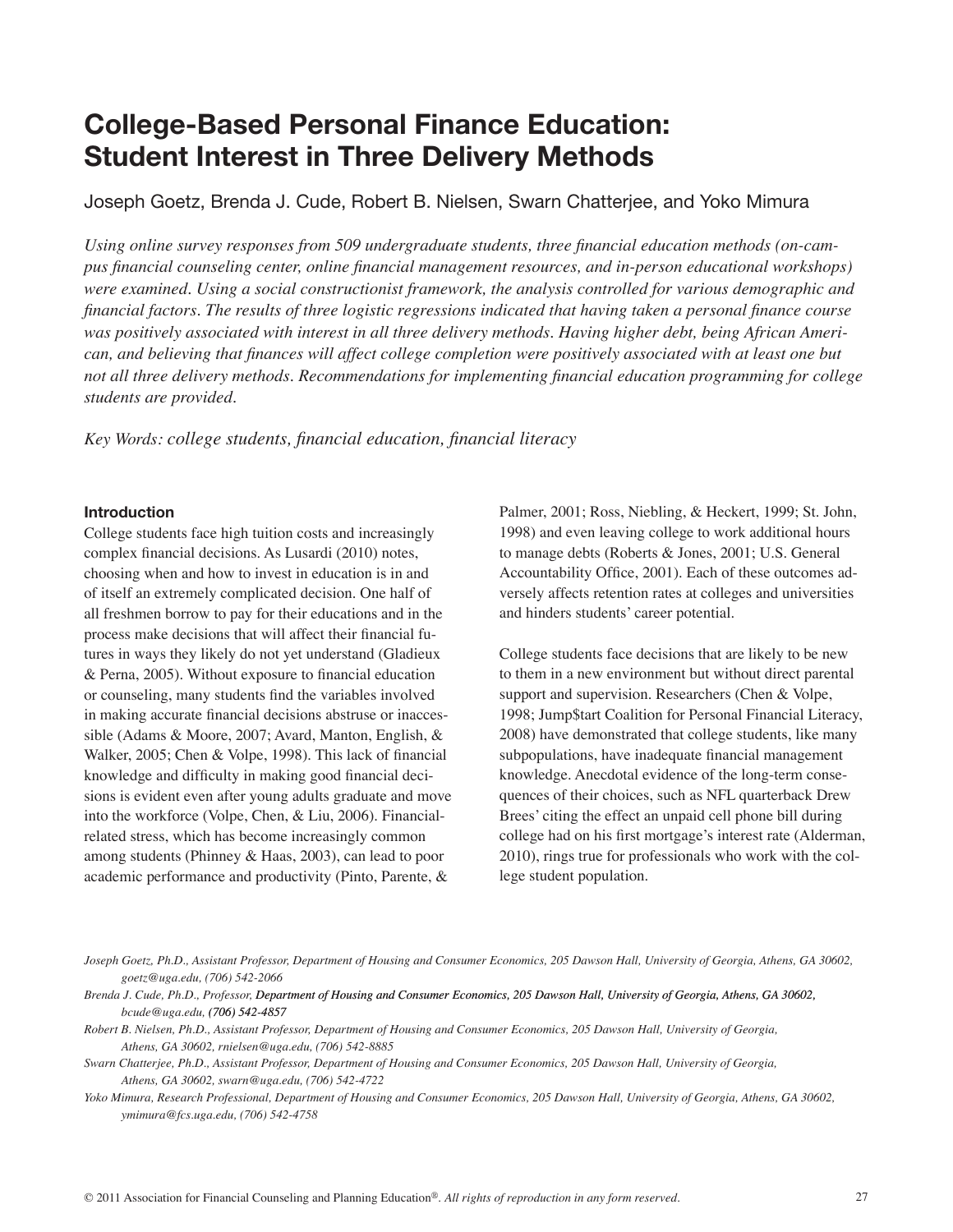The Credit Card Accountability Responsibility and Disclosure Act of 2009 includes provisions designed to limit credit card marketing to college students. However, inevitably college students still will have credit cards even after implementation of the law. As is true today, many will find their income and the amount of credit available to them to be poorly matched, creating a problem especially for students predisposed to overspending or those who lack other financial resources to pay credit card balances (Chen & Volpe, 1998). Students' financial decisions are further complicated by various unforeseeable expenses and the difficulty of projecting future income levels. Students who graduate with low credit scores face barriers in finding employment, because prospective employers for positions with fiduciary or financial responsibilities frequently check applicants' credit reports. Furthermore, students' credit histories affect their ability to rent an apartment and qualify for an auto or home loan as well as the insurance premiums and interest rates they pay (Insurance Information Institute, 2009).

Much attention has been given to college students' use of credit cards and rightly so. The vast majority of undergraduate students (84%) have at least one credit card; the average number of cards per student is 4.6 and one half of students have four or more credit cards (Sallie Mae, 2009). According to a 2003-04 American Council on Education analysis (ACE, 2006), a substantial proportion (48%) of student cardholders carried a balance by their last year of college. Furthermore, the ACE analysis showed that students who used their credit cards to pay tuition were more likely to carry a balance (55%) than those who did not (38%). The average student credit card debt held by undergraduate cardholders has increased by 46% since 2004 (Sallie Mae, 2009).

Although credit card debt may be the most visible financial concern for college students due to high interest rates and fees, students are increasingly servicing other types of debt, such as auto and education loans. Students are borrowing more money to finance their educations with all forms of student aid rapidly increasing (The Project on Student Debt, 2010). Research has shown some groups of students are "financially at-risk" for accumulating large amounts of debt and misusing credit after graduation; these include financially independent students, low-income students, women and minorities, and first-generation students (Lyons, 2004). One fifth of borrowers drop out of college and 19% of those students came from families with incomes below poverty level (Gladieux & Perna, 2005). Clearly, students' management of debt and related financial

stress is an issue that should be of great concern to financial educators and financial planners. Students who leave their university with less debt, some basic investment knowledge, and a financial plan for the future may be more likely to reach their life goals and experience a higher level of financial well-being.

Statistics over the past decade corroborate a disturbingly low level of financial literacy among college students (Chen & Volpe, 1998; Jump\$tart Coalition, 2008; Mandell, 2002). Combined with increasing levels of debt, there is a cogent argument that college students should have access to financial education and/or counseling. Previous research has indicated that 91% of college students believe that financial counseling and education services should be available to all students on campus and that 48% of college students would use such services (Moore, 2004). However, college students' degree of interest in the various financial education delivery methods is unknown.

The current study aims to address an important gap in knowledge by presenting data on college students' desired delivery method to receive financial education. Knowledge of the factors affecting the likelihood that college students will seek financial knowledge and guidance is informative for both financial planning practitioners and financial educators. This knowledge is particularly useful to those seeking to implement and market financial education and counseling programs on college campuses.

# **Literature Review**

The literature review focuses on two specific areas. The first section describes the limited academic literature related to the three financial education delivery models (financial counseling centers, online resources, and workshops) that are the focus of this research. The second section describes the even more limited research reporting individual-level characteristics related to utilization of financial education delivery methods.

#### *Financial Education Delivery Models*

Cude et al. (2006) described several approaches to delivering financial education to college students. These included the integration of a personal finance course within the general education curricula offered on college campuses as well as workshops and seminars, financial counseling centers, peer education, and online resources. In follow up work, Cude, Lyons, and Lawrence (2007) outlined the advantages and disadvantages of several of these delivery models.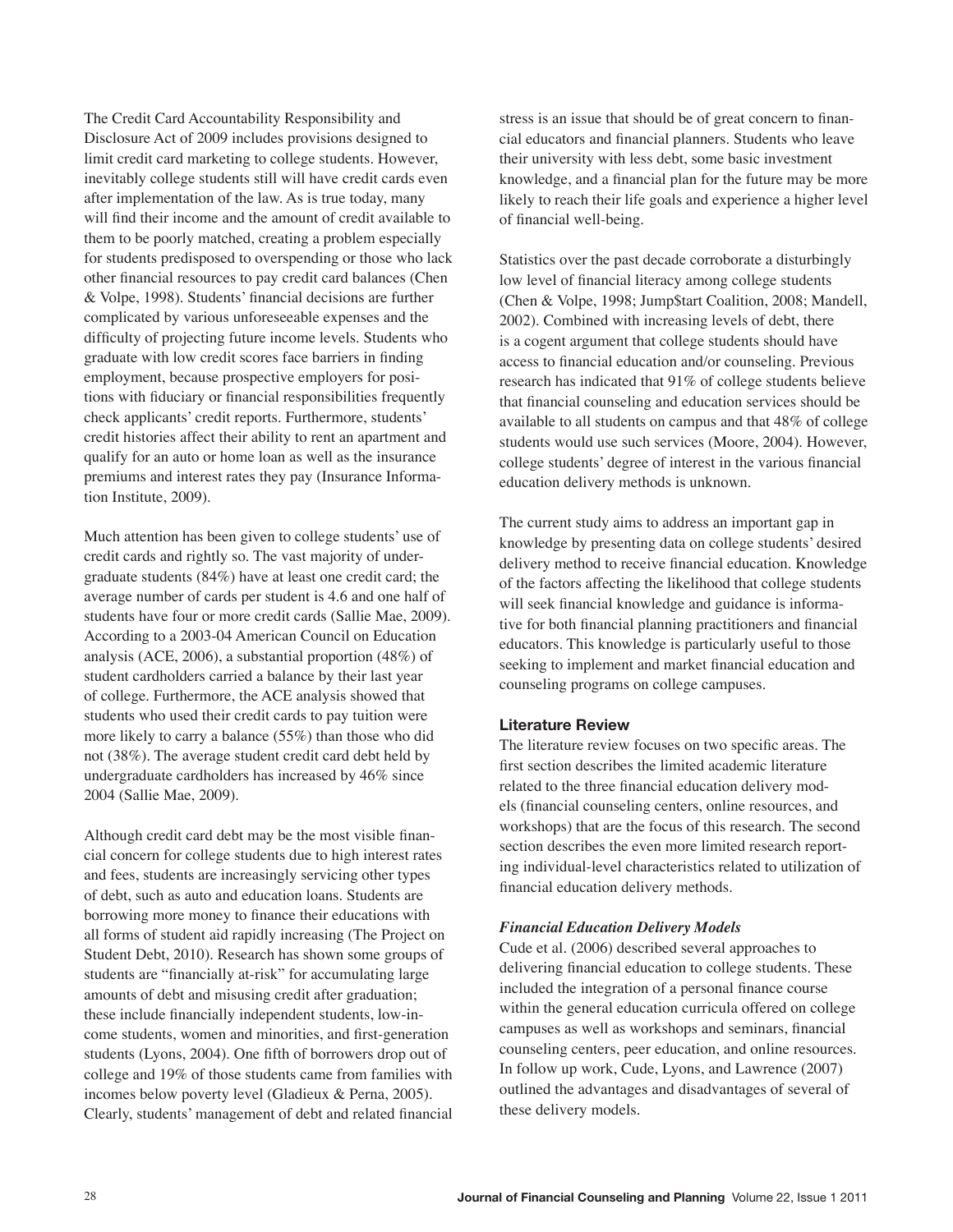Most of the previous empirical research evaluating financial education delivery methods has centered on demonstrating outcomes rather than assessing student preferences. For example, previous research has suggested that providing financial education to students is worthwhile as students who participate in a financial education program are more successful financially (Baek, 2001; Doll, 2000; Varcoe et al., 2001), know more (Fox, Bartholomae, & Lee, 2005; Huddleston & Danes, 1999), are less likely to be at-risk financially (Lyons, 2003), and behave more responsibly with their finances (Fox et al., 2005; Huddleston & Danes, 1999; Tennyson & Nguyen, 2001).

The majority of the previous research focused on formal personal finance courses. Researchers (e.g., Avard et al., 2005) often have concluded that the remedy for low financial literacy among college students is to require a course or incorporate personal finance topics into courses most students take, such as general education courses. However, these recommendations are generally based on assumptions about efficient and effective methods to reach students rather than knowledge of students' desired method of access to this information.

Research on other financial education delivery methods to reach college students is rare. Borden, Lee, Serido, and Collins (2008) and Austin and Phillips (2001) studied financial education seminars. Borden et al. revealed that students who attended a financial education seminar presented by Students in Free Enterprise (SIFE) increased their responsible attitudes toward borrowing and decreased their harmful attitudes toward finances. Changes were measured using pre and posttests. The posttests also suggested that students increased their willingness to practice responsible financial behavior and reduce risky financial behavior. The results suggested that financial education seminars may be effective in improving financial behavior among college students. Further, seminars can be an efficient way to reach a wide audience on a college campus. Austin and Phillips reported that financial education seminars that included information regarding the negative consequences of frequent credit use and owning more credit cards, along with information about best practices for payment of credit card debt, could improve students' ability to manage financial debt more effectively. However, neither study provided insights into the characteristics of students who might prefer to receive financial education through in-person workshops.

Previous research also has explored the merits of online resources but provides limited knowledge about which college students might prefer this delivery method. Researchers have demonstrated the method can be effective; for example, Gartner and Schiltz (2005) reported that a one-credit online credit education course was effective in improving college students' understanding of responsible borrowing. On the other hand, Johnson and Sherraden (2007) suggested that financial education classes may not effectively fit the learning styles of some students and instead recommended exposing them to activities such as opening a savings account – activities that presumably would take place offline. While their observations may be relevant to college students, their focus was primarily younger students.

Finally, although Elliehausen, Lundquist, and Staten (2007) did not study college students, their research is informative relative to financial counseling centers. In their study of the impact of credit counseling on adults' financial behaviors, individuals who received financial counseling improved their financial management skills. Receiving financial counseling was positively associated with a substantial reduction in debt and appeared to be of greater benefit to borrowers who had the least ability to manage debt prior to counseling. Financial counseling on a university campus may be offered by peers, usually students who major in financial planning and related disciplines (Goetz, Tombs, & Hampton, 2005).

*Student Receptiveness to the Various Models of Delivery* Most educators know that offering financial education does not mean that anyone will take advantage of it. Understanding who will respond to the offer is important. Only one study has directly examined the factors that influence personal finance help-seeking behavior (Joo & Grable, 1999) and that study used a random sample of working adults rather than students. Joo and Grable (1999) identified three factors associated with individuals being more likely to seek financial help: (a) experiencing more financial stressors, (b) exhibiting more maladaptive financial behaviors, and (c) not owning one's own home. Rhine and Toussaint-Comeau (2002), also using a random sample of adults rather than college students, found differences in preferences for the delivery of financial information based on socioeconomic and demographic factors. For example, African Americans and other non-Whites were significantly more likely to prefer Internet-based information than Whites. In addition, women were less likely than men to prefer online financial management information over other delivery methods.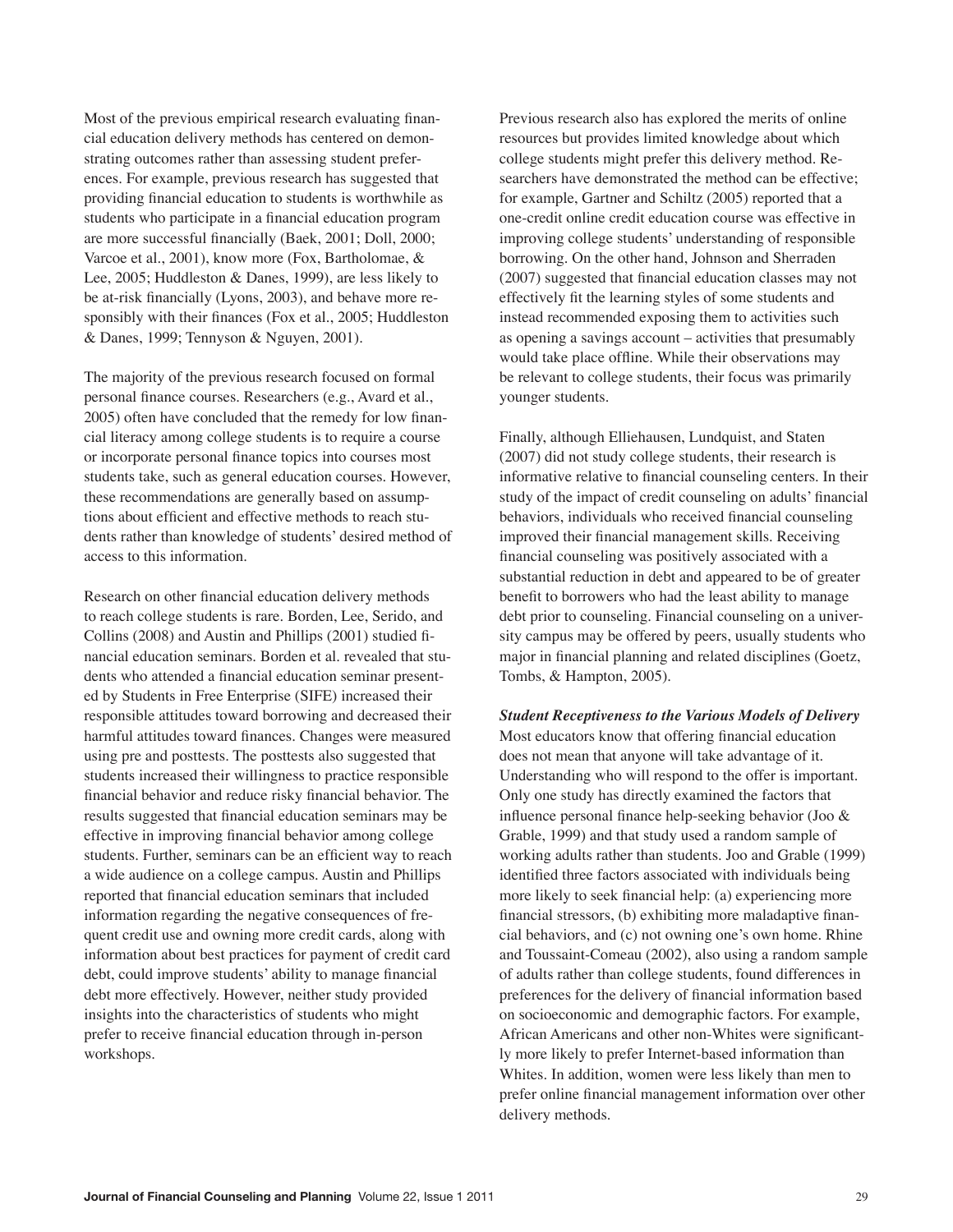Limited research exists that examined response by college students to specific delivery methods. Doll (2000) and Jariah, Husniyah, Laily, and Britt (2004) reported research specific to financial counseling centers. In a survey conducted among faculty, staff, and students at the Ohio State University, Doll (2000) reported the results of a logistic regression in which the only two characteristics associated with use of a financial counseling center staffed by students were having used a financial planner (positive) and having no income (negative). However, Doll did not report a separate analysis for the student respondents; nor is it known how the responses might have been different had the question not specified student staffing of the center. In a study of Malaysian college students, the majority of both males and females expressed interest in financial counseling services (Jariah et al., 2004).

Lyons and Hunt (2004) and Lyons (2004) reported research regarding college students' preferences for financial education delivery methods. Lyons and Hunt found that Illinois community college students preferred to receive financial information in person from a financial professional (59.5%). The second and third choices were a campus workshop (54.8%) and the Internet (47.6%). Just more than one fourth wanted to take a course and only 7% wanted to take that course online rather than in person. Lyons reported that Midwestern college students, who were financially at-risk and specifically those who were delinquent on credit card payments by at least two months, were more likely to say they would use campus-based financial services and they preferred online access to information. Overall, the students responding to Lyons' survey expressed the strongest preference for financial education via informational materials, followed by online information, seminars/workshops, and finally counseling services. A course was not among their listed options.

#### *Conceptual Framework*

A social constructionist perspective was used as an overarching framework for this research. Social constructionism views meaning and identity as interpersonally produced as human beings engage with the world they are interpreting (Gergen, 1985). Thus, in the current study, the hypotheses were based in part on a participant's past experiences (e.g., personal finance course), self-identities (e.g., race, spending behavior), and current situational factors (e.g., level of debt, concern about the effect of finances on completing college), as these variables are assumed to influence how students view various social constructs, including various methods of receiving financial education.

The social constructionist perspective would suggest that what most students understand reality to be is actually a consensus worldview created through social and cultural interaction (Berger & Luckman, 1966; Gergen, 1985). Thus, variables such as race, gender, and financial success are constructed by people based on observable phenomena and social interactions. Social constructionism also embraces the notion of human plasticity, and as such adheres to the possibility of change. In other words, deconstruction and reconstruction can occur to what has already been constructed. Students' interest in different formats of information seeking should be understood as varying and able to change based on past and future social interactions, rather than as biologically predetermined tendencies.

Based on the previous literature and using a social constructionist perspective, the hypothesis was that the presence of interest in receiving financial education among college students can be explained in part by variations in the study participants' self-identities, current situational factors, and past experiences. More specifically, the hypothesis was that the following variables are associated with the likelihood of being interested in different financial education methods (i.e., on-campus financial counseling center, online financial resources, and in-person educational workshops): student's financial independence, age, sex, race, grade point average, school withdrawal history, whether the student generally avoided overspending, perceived money management skills, whether they believed finances will affect their completion of a degree, whether they had a revolving balance on a credit card, whether they had debt in excess of \$10,000, and whether they had ever attended a personal finance course.

Because the different delivery methods require different levels of institutional commitment, understanding the likelihood that students with varying characteristics will use a particular financial education delivery method is important. Toward a better understanding of these characteristics, this research seeks to answer two questions. First, what are the correlates of students' interest in receiving financial education? Second, how are these correlates related to students' interest in each of three financial education delivery methods: financial counseling centers, online financial management resources, and educational workshops?

# **Methods**

#### *Description of Data*

Data used in this research were collected from a random sample drawn from the University of Georgia undergradu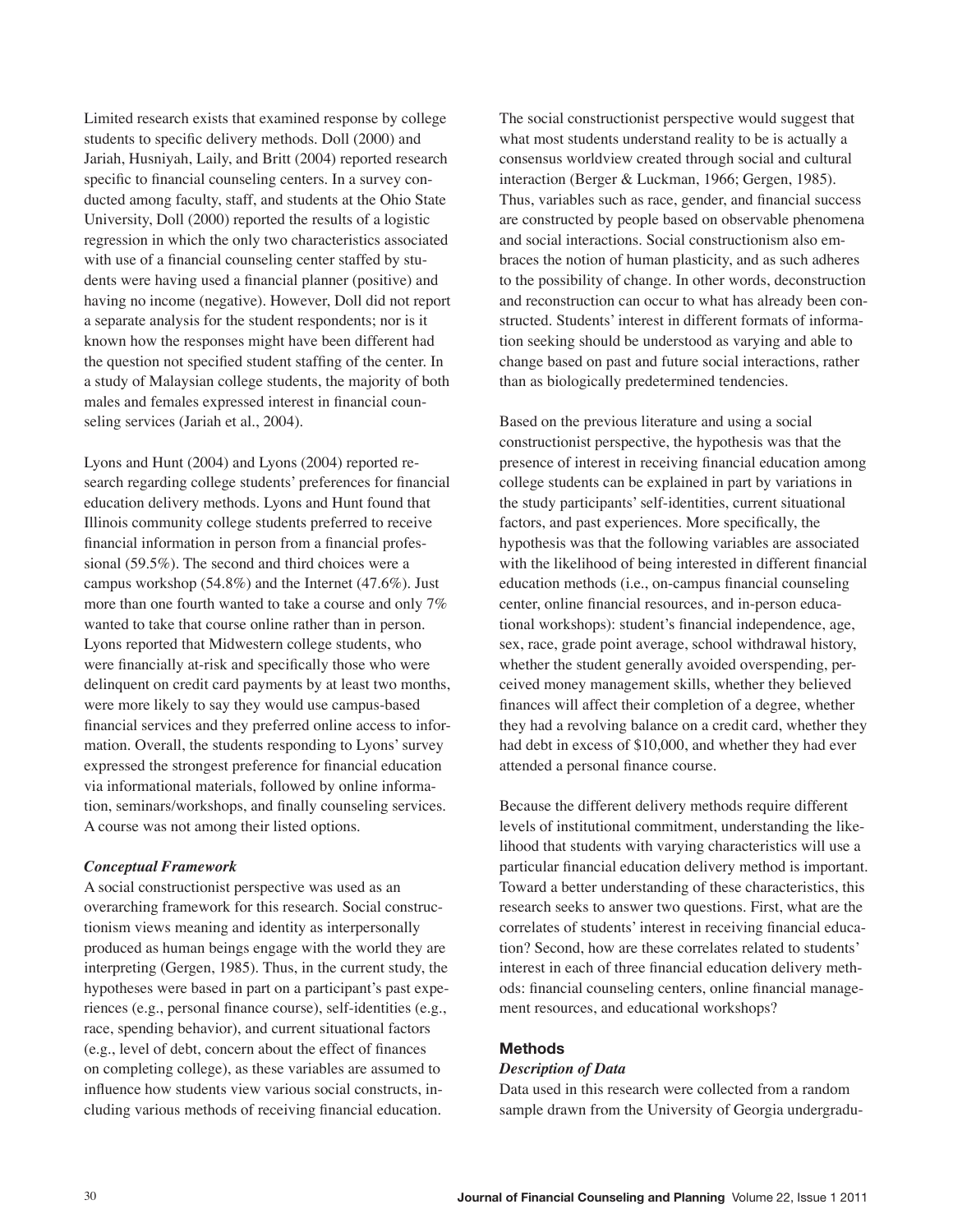ate student population. The sample was limited to students who were 18 years of age or older and degree-seeking U.S. citizens or permanent residents. Students with rural permanent addresses and non-White students were oversampled by 10% to ensure a sufficient representation of these two populations and to satisfy sample composition requirements of the funding agency. The first solicitation, which was emailed, instructed students who were willing to participate in this research to click on a survey link embedded in the email. The survey instrument was based largely on the questions asked by Lyons (2004), with modifications in wording to match the specific terminology used at the University of Georgia and to reflect the research interests of the project. To encourage participation, students were informed that completion of the survey would enter them into a drawing for a \$50 gift certificate to the University of Georgia Bookstore. One additional e-mail solicitation was sent to the full sample during the survey period.

Of the 3,261 students drawn for the random sample, 652 (20%) completed the online instrument. A listwise deletion of the cases that had missing data on the outcome and explanatory variables used resulted in a sample of 509 students. Missing values on each variable ranged from 15 to 40 cases and exhibited no discernable pattern (see Table 1). The actual response rate was assumed to be somewhat higher than the reported response rate because some of the email messages sent to students were undeliverable; however, the Office of Student Financial Aid, which sent the emails, would not track the number not delivered. Regardless, the response rate is similar to that reported for other online surveys of students and consistent with a trend of declining response rates and lower response rates for lengthy surveys (Sax, Gilmartin, & Bryant, 2003; Sax, Gilmartin, Lee, & Hagedorn, 2003). In addition, incentives offered after completion of a survey, the approach used in this study, have less effect on response rates than prepaid incentives (Clarkberg, Robertson, & Einarson, 2008), and even prepaid incentives have limited and inconsistent outcomes (Szelenyi, Bryant, & Lindholm, 2005).

#### *Empirical Plan*

The analyses proceeded as follows. First was a descriptive profile of the respondents' characteristics, including academic information, their perceived levels of financial wellness, and indicators of any prior experience with financial education courses. Next, bivariate analyses assessed associations between student characteristics and their interest in receiving financial education via a financial counseling center, online resources, or in-person work-

shops. Finally, multivariate analyses assessed the unique contribution of each of the students' characteristics to their interest in receiving financial education via each of the delivery methods, controlling demographic, socioeconomic, academic, and financial independence characteristics. Specifically, three logistic regressions assessed the relative importance of individual-level characteristics to interest in each of the three financial education delivery methods. The probability that a student expressed interest in any given delivery method was defined as shown in Equation 1.

$$
P (delivery method) = \frac{1}{\left\{1 + \exp \left[-(\alpha + \sum B_i X_i)\right]\right\}} (1)
$$

Delivery method was a dichotomous variable equal to 1 when the student reported interest in a given delivery method and 0 when no interest in that method was recorded. For example, when a student expressed interest in using a financial counseling center then delivery method (in this case the use of a financial education center) equaled 1, and 0 otherwise. X was a vector of explanatory variables that included the demographic, academic, and financial characteristics of the student. As stated previously, these included indicators for the student's financial independence, age, sex, race, grade point average, school withdrawal history, whether the student generally avoided overspending, perceived money management skills, whether they believed finances will affect their completion of a degree, whether they had a revolving balance on a credit card, whether they had debt in excess of \$10,000, and whether they had ever attended a personal finance course. Alpha (α) was the log odds when each  $X_i$  was equal to zero, and Beta (β) was the vector of estimated odds ratios. The remaining two equations estimated respondents' interest in online financial management resources and personally attending workshops on campus, respectively.

#### **Results**

The 509 respondents who provided complete information on all variables of interest were predominantly traditionally-aged female college students (see Table 1). Eighty percent of respondents were between ages 18 and 21 at the time of the survey and about 75% were female. While not representative of the university's undergraduate population (58% were female in the year of the survey), a higher response rate among women than men is common for surveys (Clarkberg, Robertson, & Einarson, 2008) and for online surveys of students (Sax, Gilmartin, & Bryant,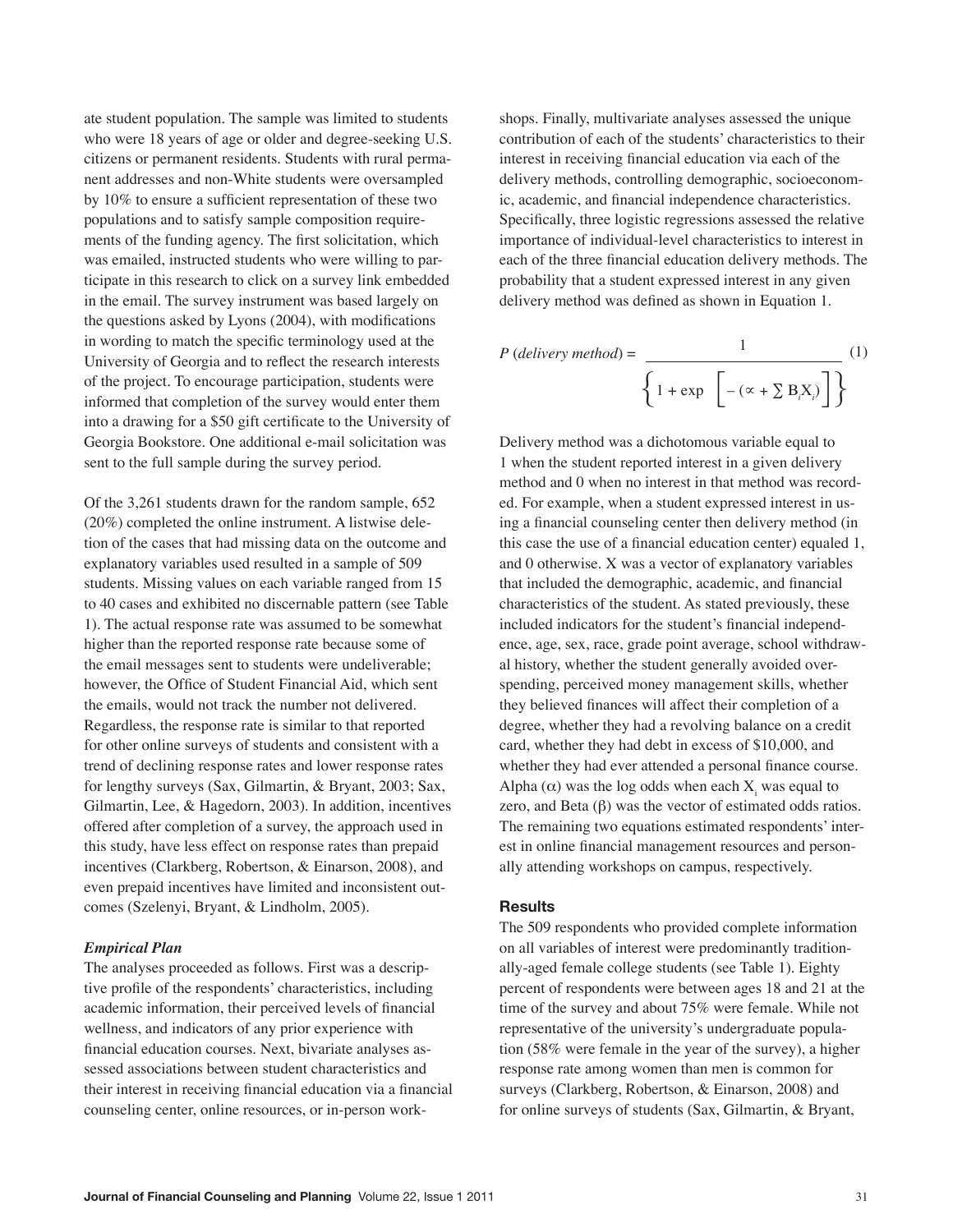# **Table 1. Descriptive Statistics (***N* **= 509)**

| <b>Variables</b>                                                  | $\boldsymbol{M}$ | SD    | Range   | <b>Missing</b> <sup>a</sup><br><b>Value</b> |
|-------------------------------------------------------------------|------------------|-------|---------|---------------------------------------------|
| Interested in learning at a counseling center $(1 = yes; 0 = no)$ | 0.257            |       | $0 - 1$ | 39                                          |
| Interested in learning via online resources $(1 = yes; 0 = no)$   | 0.798            |       | $0 - 1$ | 35                                          |
| Interested in learning at a workshop $(1 = yes; 0 = no)$          | 0.426            |       | $0 - 1$ | 34                                          |
| Financially independent from parents $(1 = yes; 0 = no)$          | 0.165            |       | $0 - 1$ | 15                                          |
| Age                                                               |                  |       |         | 39                                          |
| 18-19                                                             | 0.297            |       | $0 - 1$ |                                             |
| $20 - 21$                                                         | 0.501            |       | $0 - 1$ |                                             |
| $22 - 23$                                                         | 0.159            |       | $0 - 1$ |                                             |
| $24 - 25$                                                         | 0.043            |       | $0 - 1$ |                                             |
| Sex:                                                              |                  |       |         | 40                                          |
| Female                                                            | 0.747            |       | $0 - 1$ |                                             |
| Male                                                              | 0.253            |       | $0 - 1$ |                                             |
| Race:                                                             |                  |       |         | 39                                          |
| White                                                             | 0.749            |       | $0 - 1$ |                                             |
| African American                                                  | 0.081            |       | $0 - 1$ |                                             |
| Other                                                             | 0.171            |       | $0 - 1$ |                                             |
| B or better letter grade average $(1 = yes; 0 = no)$              | 0.778            |       | $0 - 1$ | 40                                          |
| Ever withdrawn from school $(1 = yes; 0 = no)$                    | 0.049            |       | $0 - 1$ | 20                                          |
| Avoids spending more than he or she has <sup>b</sup>              | 1.717            | 0.930 | $1 - 5$ | 34                                          |
| Manages money well <sup>c</sup>                                   | 2.085            | 0.896 | $1 - 5$ | 35                                          |
| Regularly sets aside money <sup>d</sup>                           | 2.905            | 1.301 | $1 - 5$ | 36                                          |
| Finances likely to affect completion $(1 = yes; 0 = no)$          | 0.208            |       | $0 - 1$ | 35                                          |
| Has revolving credit card balance $(1 = yes; 0 = no)$             | 0.281            |       | $0 - 1$ | 36                                          |
| Total debt:                                                       |                  |       |         | 25                                          |
| No debt                                                           | 0.440            |       | $0 - 1$ |                                             |
| Less than \$10,000                                                | 0.391            |       | $0 - 1$ |                                             |
| \$10,000 or more                                                  | 0.169            |       | $0 - 1$ |                                             |
| Has had a personal finance course $(1 = yes; 0 = no)$             | 0.299            |       | $0 - 1$ | 35                                          |

<sup>a</sup> Listwise deletion on the full sample of 652 cases resulted in an analytic sample of 509 students.

 $<sup>b</sup>$  Participants responded to the following: "I avoid spending more money than I have." Response categories ranged from  $1 =$ </sup> "Always" to  $5 =$  "Never."

 $\degree$  Participants responded to the following: "I manage money well." Response categories ranged from 1 = "Always" to  $5 =$  "Never."

 $d$  Participants responded to the following: "I regularly set money aside for savings." Response categories ranged from  $1 =$ "Always" to  $5 =$  "Never."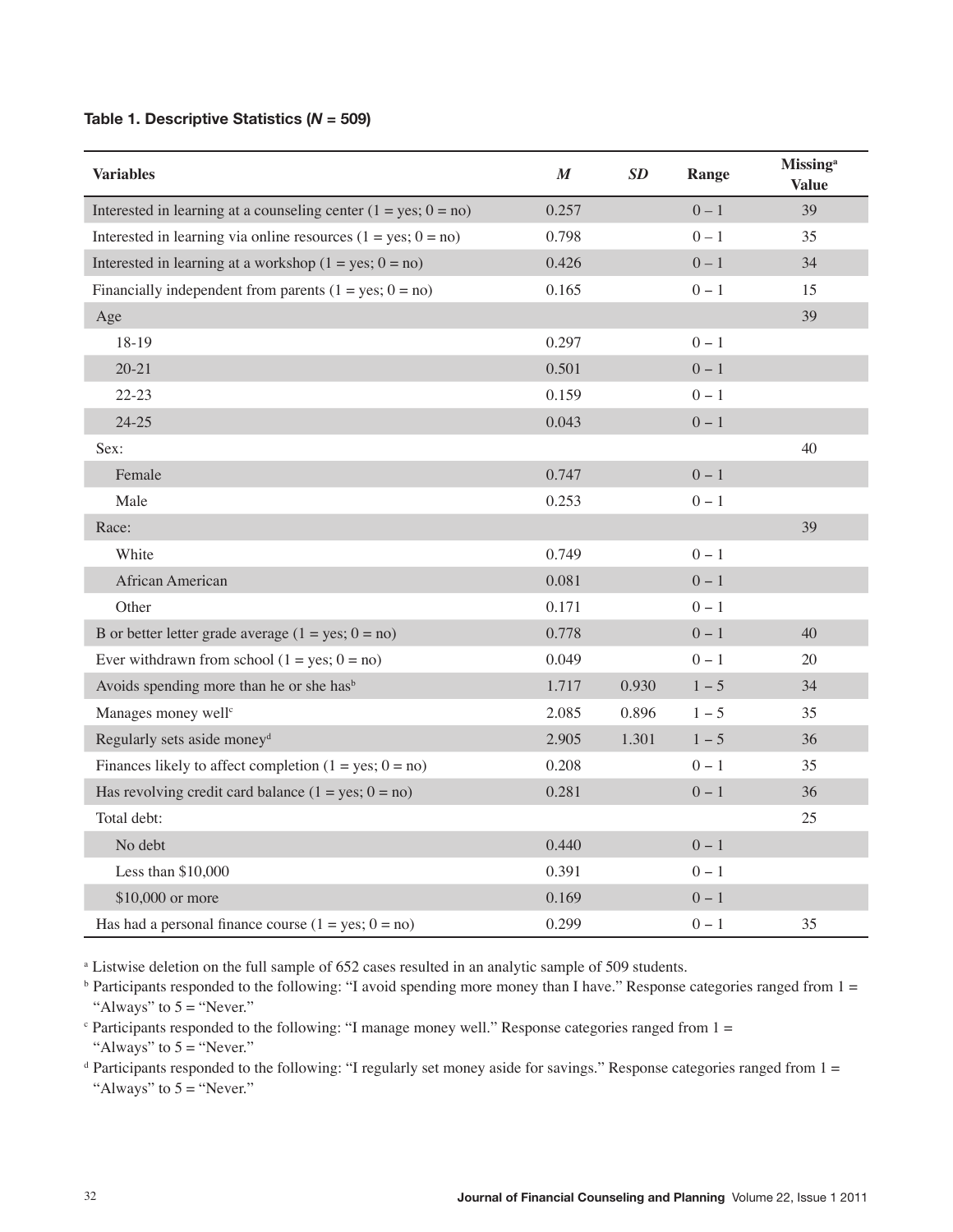2003; Sax et al., 2003; Underwood, Kim, & Matier, 2000). Seventy-five percent were White; as expected due to the oversampling, a higher proportion of the respondents (8%) were African American than was true among the university's undergraduate population (6%). As is typical among surveys of college students (Dey, 1997; Porter & Whitcomb, 2005; Sax et al., 2003), respondents were generally successful students, with nearly 80% reporting that their grade average was 'B' or better and about 95% reporting that they had never withdrawn from school. In terms of finances, about one fifth of the respondents believed that their finances were likely to affect their degree program completion. Approximately 17% of the respondents had debt levels of \$10,000 or more, about 40% had debt levels below \$10,000, and the remaining 44% reported having no debt at all. Overall, about one fourth of all respondents carried a revolving credit card balance and about 30% reported having previously taken a personal finance course of any kind.

To assess students' interest in various methods of delivering financial education, each was asked to respond to the following statements in this order:

> "If a financial counseling center were available on campus I would use it on a regular basis."

"If personal financial management workshops were available on campus, I would attend them."

"If personal financial management resources were available on a [university] website for students, I would use them."

For each of these statements, responses of "strongly agree" or "agree" were set equal to 1 and responses of "disagree" or "strongly disagree" were set equal to 0. As shown in Table 1, 25.7% (131) indicated an interest in a counseling center, 79.8% (406) responded favorably to online financial management resources, and 42.6% (217) agreed that they would likely attend workshops on campus. The results are consistent with previous research in which there was strong support among students for campus-based financial education and counseling (Lyons, 2004; Lyons & Hunt, 2004), and many indicated they would use such services if they were available (Moore, 2004).

Pearson's chi-square tests of independence were conducted to assess any bivariate differences between the three dependent variables—use of a financial counseling center, online financial management resources, and face-to-face workshops—and each of the independent variables. As

shown in Table 2, several characteristics were significantly associated with interest in use of a financial counseling center. Ethnicity was significant; 51.2% of African Americans and 21.5% of Whites expressed interest. Grade point average, being financially independent from parents, and a positive perception of money management skills were also significant. Smaller proportions of those who were financially dependent, students with higher grade point averages, and those who thought they managed money well were interested in a financial counseling center than their counterparts. Interest in a campus-based counseling center was higher among those who had ever had to withdraw from school for financial reasons and those who expressed concern that their financial situation might affect their ability to finish their degree program. Students who were \$10,000 or more in debt were more likely than those with lower debt levels to indicate an interest in a financial counseling center, as were those who had ever had a personal finance course.

There were fewer significant associations between the independent variables and respondents' interest in online financial management resources, which likely reflected strong overall agreement about the utility of this delivery method. Students who expressed concern about the possibility that finances would affect their completion of the degree program, those who had outstanding debts as opposed to having no debt, and those who had taken a personal finance course disproportionately expressed interest in accessing resources online.

The third set of chi-square tests assessed the relationship between the independent variables and respondents' interest in receiving financial education via on-campus workshops. As shown in Table 2, older students were more likely than younger students to indicate that they were interested in attending workshops. Among the three race groups, the percentage of African American respondents who expressed an interest in workshops was the largest (66%) and the percentage of White respondents was the lowest (38%). The following also were associated with interest in financial education workshops: a history of avoiding overspending, concern that finances will affect completion of the student's degree program, and reporting either high levels or low levels of debt.

The survey did not query students' opinions about whether the three methods of delivering financial education could be viewed as substitute or complementary delivery methods. However, as shown in Table 2, each of the three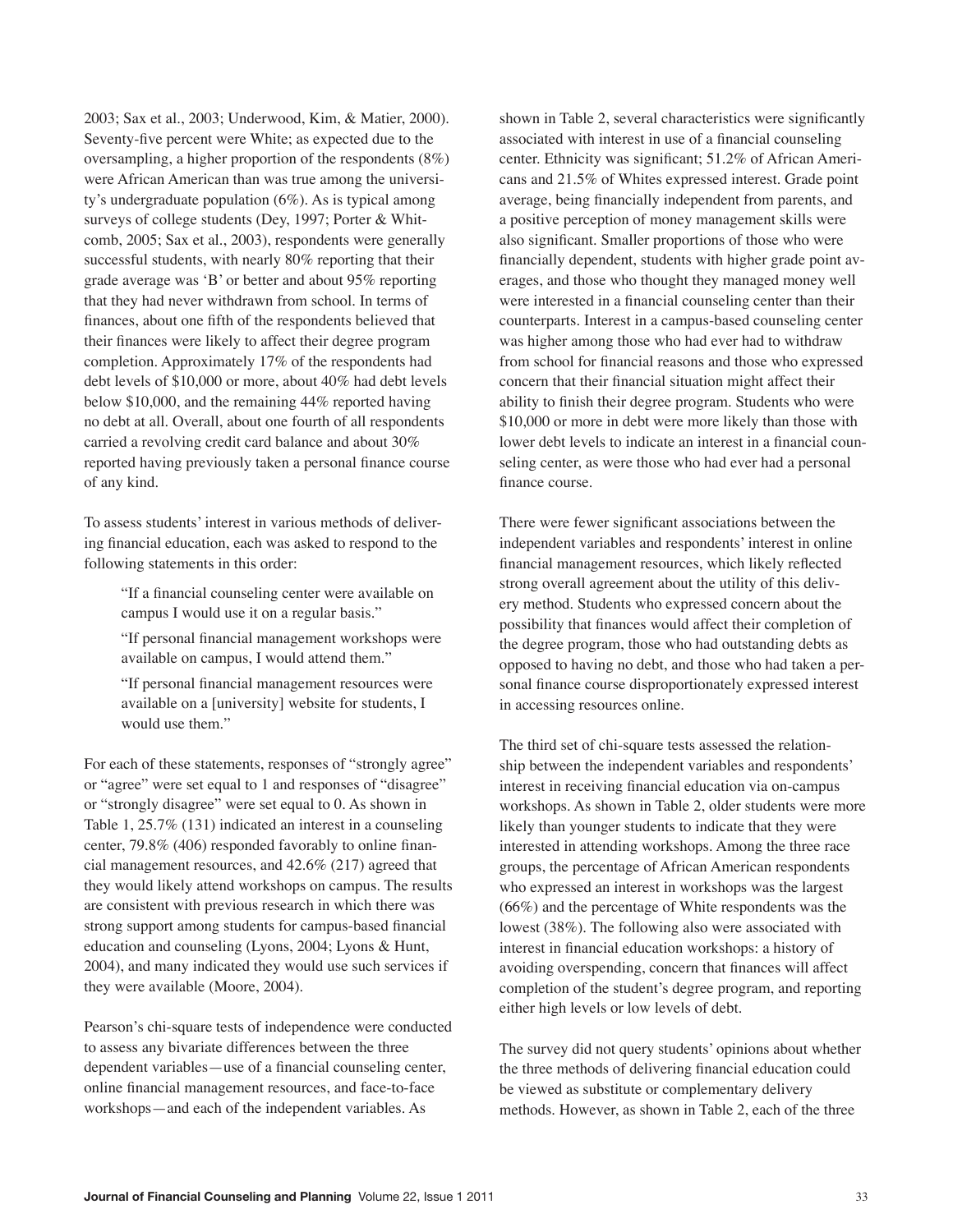|                                                                  | <b>Counseling center</b> |                          |      | Online                   | Workshop |                          |
|------------------------------------------------------------------|--------------------------|--------------------------|------|--------------------------|----------|--------------------------|
|                                                                  | $\%$                     | Pearson's<br>correlation | $\%$ | Pearson's<br>correlation | $\%$     | Pearson's<br>correlation |
| Financially independent                                          | 33.3                     | 3.038*                   | 84.5 | 1.412                    | 50.0     | 2.233                    |
| Financially dependent                                            | 24.2                     |                          | 78.8 |                          | 41.2     |                          |
| Age: 18-19 <sup>a</sup>                                          | 24.5                     | 0.900                    | 81.5 | 5.231                    | 41.7     | $6.460*$                 |
| Age: 20-21                                                       | 25.1                     |                          | 76.1 |                          | 38.8     |                          |
| Age: 22-23                                                       | 28.4                     |                          | 86.4 |                          | 53.1     |                          |
| Age: 24-25                                                       | 31.8                     |                          | 86.4 |                          | 54.5     |                          |
| Female                                                           | 26.1                     | 0.078                    | 76.7 | 0.976                    | 43.4     | 0.381                    |
| Male                                                             | 24.8                     |                          | 80.8 |                          | 40.3     |                          |
| Race: Whiteb                                                     | 21.5                     | 14.079***                | 78.5 | 1.554                    | 38.3     | 11.520***                |
| Race: African American <sup>b</sup>                              | 51.2                     | 15.150***                | 82.9 | 0.276                    | 65.9     | 9.831 ***                |
| Race: Other <sup>b</sup>                                         | 32.2                     | 2.282                    | 83.9 | 1.116                    | 50.6     | 2.706                    |
| B or better grade average                                        | 23.2                     | 5.854***                 | 78.8 | 1.054                    | 41.4     | 1.083                    |
| Lower than B grade average                                       | 34.5                     |                          | 83.2 |                          | 46.9     |                          |
| Ever withdrawn from school                                       | 44.0                     | 4.588**                  | 80.0 | 0.000                    | 52.0     | 0.943                    |
| Never withdrawn from school                                      | 24.8                     |                          | 79.8 |                          | 42.2     |                          |
| Counseling center                                                |                          |                          | 24.8 | 29.462***                | 21.2     | 114.308***               |
| Online                                                           | 24.8                     | 29.462***                |      |                          | 40.5     | 53.907***                |
| Workshop                                                         | 21.2                     | 114.308***               | 40.5 | 53.907***                |          |                          |
| Total number who expressed an<br>interest in the delivery method | 131                      |                          | 406  |                          | 217      |                          |

**Table 2a. Characteristics of Respondents Interested in Receiving Education from Three Sources (***N* **= 509)**

<sup>a</sup> 4x2 chi-square test of difference between all four age categories.

 $\frac{b}{2x^2}$  chi-square tests: White v. African American and other, African American v. White and other, and other race v. White and African American for each financial education delivery method. \**p* < .10. \*\**p* < .05. \*\*\**p* < .01.

methods of delivering financial education was significantly different from the others. Further, as shown in Table 3, the Spearman correlation coefficients for counseling center and workshop ( $p = .47$ ,  $p < .01$ ), counseling center and website  $(p = .25, p < .01)$ , and workshop and website  $(p = .33, p = .01)$  $p < .01$ ) were all positive and significant. Together, these results suggest that students view the alternative delivery methods as distinct, positive, and complementary. This possibility was further explored in the multivariate results.

# *Multivariate Results*

To more fully assess the relationships between the three financial education delivery methods and the students' characteristics, three multivariate logistic regressions were specified that controlled for students' personal characteristics. In the regressions, several variables that were significantly associated at the bivariate level were no longer significantly associated with the likelihood that students showed interest in a financial education delivery method.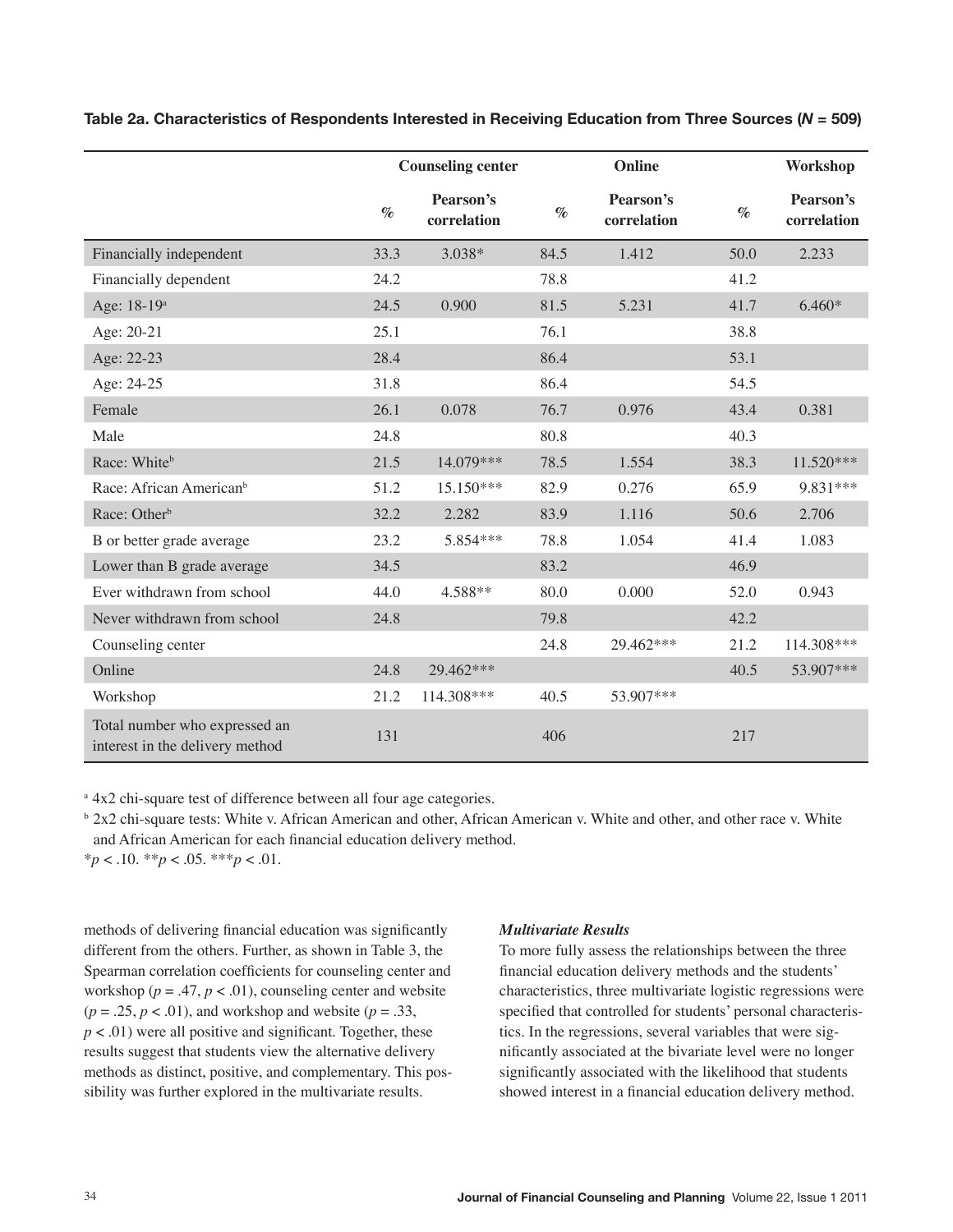|                                                                  | <b>Counseling center</b> |                          | Online |                          |      | Workshop                 |
|------------------------------------------------------------------|--------------------------|--------------------------|--------|--------------------------|------|--------------------------|
|                                                                  | $\%$                     | Pearson's<br>correlation | $\%$   | Pearson's<br>correlation | $\%$ | Pearson's<br>correlation |
| Avoids overspending <sup>a</sup>                                 | 23.1                     | 8.428***                 | 79.8   | 0.003                    | 40.4 | $4.705**$                |
| Overspends <sup>b</sup>                                          | 37.6                     |                          | 79.6   |                          | 52.7 |                          |
| Manages money well <sup>c</sup>                                  | 22.0                     | 9.445***                 | 79.4   | 0.108                    | 40.9 | 1.507                    |
| Does not manage money well <sup>d</sup>                          | 35.2                     |                          | 80.7   |                          | 46.9 |                          |
| Regularly sets aside money <sup>e</sup>                          | 24.1                     | 0.437                    | 78.5   | 0.287                    | 43.5 | 0.085                    |
| Does not set aside moneyf                                        | 26.7                     |                          | 80.5   |                          | 42.1 |                          |
| Finances likely to affect completion                             | 36.8                     | 8.562***                 | 87.7   | $5.271**$                | 52.8 | 5.693**                  |
| Finances unlikely to affect completion                           | 22.8                     |                          | 77.7   |                          | 40.0 |                          |
| Credit card revolver                                             | 28.7                     | 0.896                    | 81.8   | 0.520                    | 48.3 | 2.568                    |
| Not a credit card revolver                                       | 24.6                     |                          | 79.0   |                          | 40.4 |                          |
| Debt: None <sup>g</sup>                                          | 24.1                     | 0.556                    | 74.1   | 7.932***                 | 38.0 | 3.592*                   |
| Debt: Less than \$10K                                            | 24.1                     |                          | 82.9   |                          | 47.2 |                          |
| Debt: \$10K or more <sup>h</sup>                                 | 33.7                     | $3.452*$                 | 87.2   | $3.554*$                 | 44.2 | 3.592*                   |
| Had personal finance course                                      | 32.2                     | 4.791**                  | 85.5   | 4.458**                  | 48.0 | 2.578                    |
| No personal finance course                                       | 23.0                     |                          | 77.3   |                          | 40.3 |                          |
| Counseling center                                                |                          |                          | 24.8   | 29.462***                | 21.2 | 114.308***               |
| Online                                                           | 24.8                     |                          |        |                          | 40.5 | 53.907***                |
| Workshop                                                         | 21.2                     |                          | 40.5   | 53.907***                |      |                          |
| Total number who expressed an<br>interest in the delivery method | 131                      |                          | 406    |                          | 217  |                          |

**Table 2b. Characteristics of Respondents Interested in Receiving Education from Three Sources (***N* **= 509)**

<sup>a</sup> "Always" or "usually" avoids overspending.

**b** "Sometimes, seldom or never" avoids overspending.

<sup>c</sup> "Always" or "usually" manages money well.

<sup>d</sup> "Sometimes, seldom or never" manages money well.

e "Always" or "usually" sets money aside for savings.

f "Sometimes, seldom or never" sets money aside for savings.

<sup>g</sup> 2x2 chi-square test: those with no debt and those with any debt at all.

 $h$  2x2 chi-square test: those with greater than \$10K debt and those with less than \$10K debt (including no debt). \**p* < .10. \*\**p* < .05. \*\*\**p* < .01.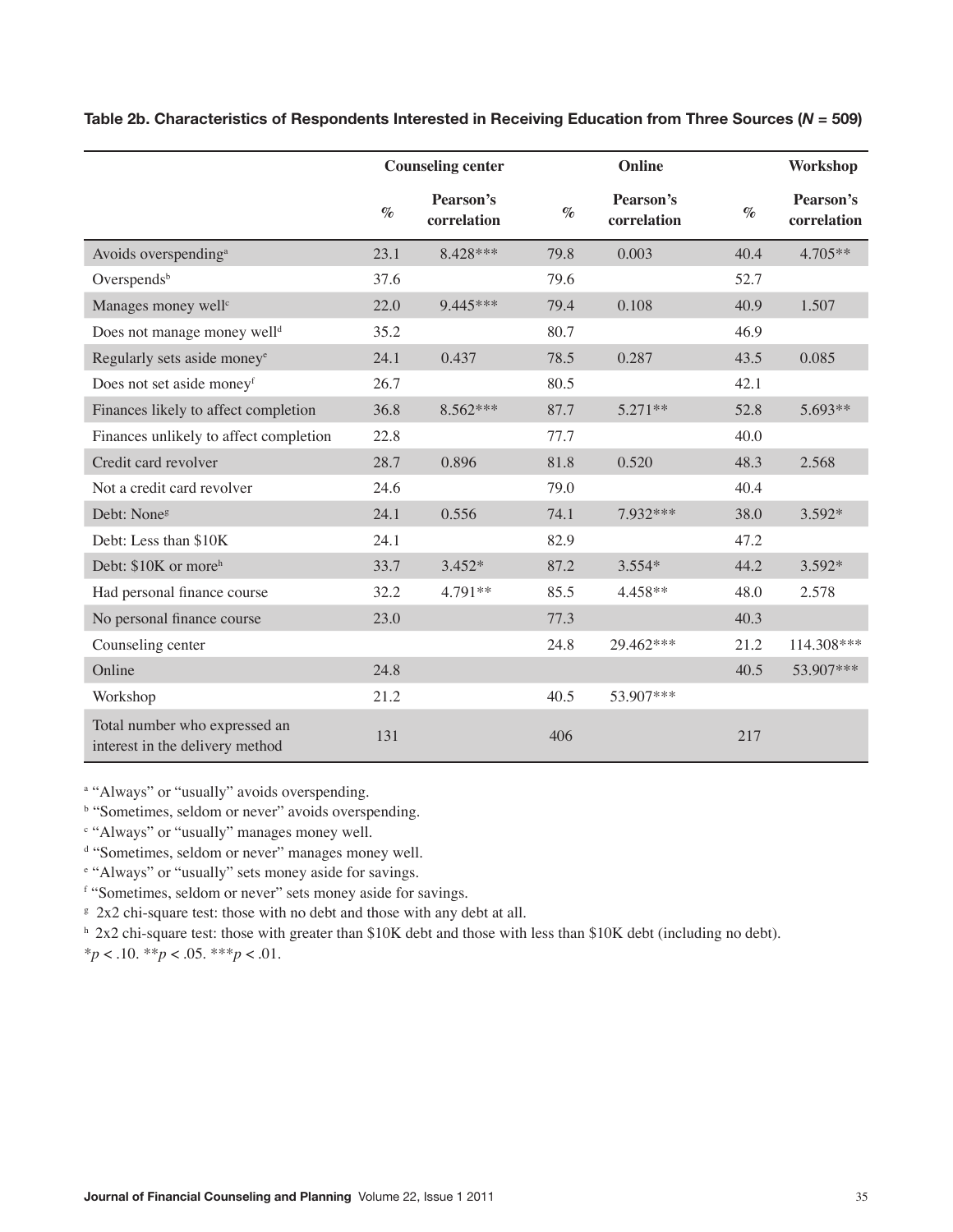|                   | <b>Counseling center</b> | Online    | Workshop |
|-------------------|--------------------------|-----------|----------|
| Counseling center | .00.                     |           |          |
| Online            | $0.25***$                | 1.00      |          |
| Workshop          | $0.47***$                | $0.33***$ | 00.      |

#### **Table 3. Correlations Among the Three Sources of Financial Education (***N* **= 509)**

*Note.* 87 students did not select any source. \**p* < .10. \*\**p* < .05. \*\*\**p* < .01.

As shown in Table 4 (Model 1), four individual characteristics were associated with a greater likelihood of interest in a campus financial counseling center: race, managing money well, believing finances were likely to affect completion of the degree program, and having had a personal finance course. Compared to White students, African American students were more than three times more likely to have indicated an interest in a financial counseling center (odds ratio  $= 3.59$ ). Students of other racial groups were about 1.71 times as likely as White students to have indicated the same (odds ratio  $= 1.71$ ). Two variables that described students who had some comfort or familiarity with financial management were significantly and positively associated with interest in a financial counseling center. First, respondents who indicated that they managed money well were about 40% more likely than those with less confidence in their financial management skills to have indicated interest in utilizing a financial counseling center. Second, students who had taken a personal finance course were 80% more likely to have indicated interest in a financial counseling center than those who had not taken such a course. Finally, respondents who indicated that their finances were likely to affect degree completion were nearly 80% more likely to have shown interest in a financial counseling center than those who were not concerned about their academic future.

As shown in Table 4 (Model 2), all three variables that were significantly associated with expressing an interest in online financial management resources at the bivariate level remained significant when controlling for other variables. Specifically, those who responded that finances were likely to affect degree completion were 90% more likely to have indicated an interest in online resources than those who were not concerned about completion of a degree program. Interestingly, relative to those who reported no outstanding debt, students with debts in excess of \$10,000

were about 2.5 times more likely and debtors with balances less than \$10,000 were about 17% more likely to have indicated an interest in online resources. Once again, familiarity with personal finance concepts remained significantly associated with interest in online resources. Respondents who had taken a personal finance course were 80% more likely than those who had not taken a personal finance course to have reported an interest in accessing resources online.

Model 3 in Table 3 shows how personal characteristics were associated with students' interest in receiving personal finance education in a face-to-face workshop. Among the variables that were significant in the bivariate analyses, only race and completing a personal finance course remained significantly associated with the response variable after controlling for all other characteristics. Relative to White respondents, African Americans and those of other races were 2.7 times and 1.5 times more likely, respectively, to have expressed an interest in face-to-face workshops. Those who had taken a personal finance course were about 50% more likely to be interested in a workshop than those who had not taken a course.

After controlling for all other variables included in these models, race (African American or other relative to White), one's ability to manage money, concern over one's ability to complete one's degree, and having had a personal finance course all were significantly and positively associated with an interest in a financial counseling center. The model for accessing resources online performed the least well, with a model  $\chi^2(15, p < .10)$  of just 23.7. Nevertheless, concern about one's ability to complete a degree, having any level of debt, and having had a personal finance course all increased the likelihood of expressing an interest in online financial management resources. Finally, race (African American or other relative to White) and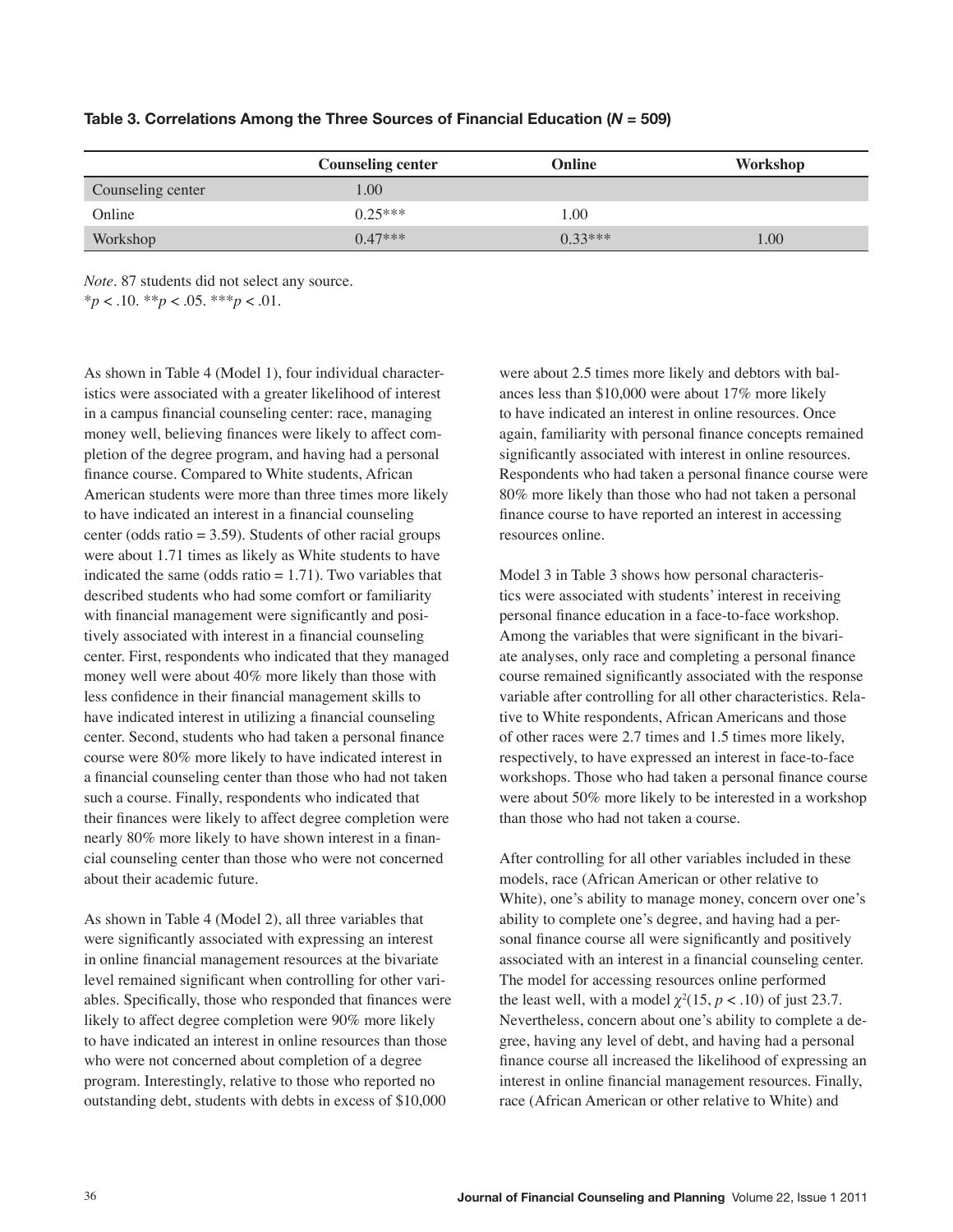|                                         | <b>Counseling center</b> |             | Online           |      | Workshop         |             |
|-----------------------------------------|--------------------------|-------------|------------------|------|------------------|-------------|
|                                         | b                        | <b>Odds</b> | $\boldsymbol{b}$ | Odds | $\boldsymbol{b}$ | <b>Odds</b> |
| Financially independent                 | 0.351                    | 1.42        | 0.272            | 1.31 | 0.125            | 1.13        |
|                                         | (0.307)                  |             | (0.365)          |      | (0.273)          |             |
| Age                                     | 0.000                    | 1.00        | 0.020            | 1.02 | 0.196            | 1.22        |
|                                         | (0.159)                  |             | (0.167)          |      | (0.136)          |             |
| Male                                    | $-0.041$                 | 0.96        | $-0.387$         | 0.68 | $-0.126$         | 0.882       |
|                                         | (0.252)                  |             | (0.261)          |      | (0.218)          |             |
| Race (White omitted)                    |                          |             |                  |      |                  |             |
| African American                        | $1.278***$               | 3.59        | 0.123            | 1.13 | $0.990***$       | 2.69        |
|                                         | (0.365)                  |             | (0.457)          |      | (0.361)          |             |
| Other                                   | $0.539**$                | 1.71        | 0.322            | 1.38 | $0.430*$         | 1.54        |
|                                         | (0.275)                  |             | (0.327)          |      | (0.246)          |             |
| B or better grade average               | $-0.172$                 | 0.84        | $-0.225$         | 0.80 | 0.024            | 1.02        |
|                                         | (0.268)                  |             | (0.312)          |      | (0.241)          |             |
| Ever withdrawn from school              | 0.497                    | 1.64        | $-0.382$         | 0.68 | 0.132            | 1.14        |
|                                         | (0.503)                  |             | (0.592)          |      | (0.472)          |             |
| Avoids overspending <sup>a</sup>        | 0.111                    | 1.12        | $-0.134$         | 0.87 | 0.086            | 1.10        |
|                                         | (0.143)                  |             | (0.154)          |      | (0.128)          |             |
| Manages money well <sup>b</sup>         | $0.362**$                | 1.44        | 0.118            | 1.13 | 0.176            | 1.19        |
|                                         | (0.159)                  |             | (0.173)          |      | (0.141)          |             |
| Regularly sets aside money <sup>c</sup> | $-0.095$                 | 0.91        | 0.020            | 1.02 | $-0.148*$        | 0.86        |
|                                         | (0.094)                  |             | (0.100)          |      | (0.082)          |             |
| Finances likely affect completion       | $0.568**$                | 1.76        | $0.645**$        | 1.91 | 0.473            | 1.61        |
|                                         | (0.258)                  |             | (0.332)          |      | (0.234)          |             |
| Credit card revolver                    | $-0.219$                 | 0.80        | $-0.268$         | 0.77 | $-0.033$         | 0.97        |
|                                         | (0.279)                  |             | (0.312)          |      | (0.241)          |             |
| Debt (no debt omitted)                  |                          |             |                  |      |                  |             |
| \$10K or more                           | 0.153                    | 1.17        | $0.896**$        | 2.45 | $-0.019$         | 0.98        |
|                                         | (0.345)                  |             | (0.419)          |      | (0.308)          |             |
| Less than \$10K                         | $-0.296$                 | 0.74        | $0.534**$        | 1.71 | 0.191            | 1.21        |
|                                         | (0.263)                  |             | (0.276)          |      | (0.223)          |             |
| Had personal finance course             | $0.612***$               | 1.84        | $0.609**$        | 1.84 | $0.395**$        | 1.48        |
|                                         | (0.232)                  |             | (0.270)          |      | (0.205)          |             |
| Constant                                | $-2.117***$              |             | $0.926*$         |      | $-1.221***$      |             |
|                                         | (0.527)                  |             | (0.556)          |      | (0.457)          |             |
| $LR \chi^2$ (15)                        | 49.89***                 |             | 23.70*           |      | 32.59**          |             |
| Pseudo $R^2$                            | 0.0859                   |             | 0.0462           |      | 0.0469           |             |

# **Table 4. Logistic Regression Results of Interest in Financial Education Method (***N* **= 509)**

 $**p* < .10.$   $**p* < .05.$   $**p* < .01.$ 

<sup>a</sup> Equals 1 when respondent "always" or "usually" avoids overspending and 0 otherwise.

<sup>b</sup>Equals 1 when respondent "always" or "usually" manages money well and 0 otherwise.

c Equals 1 when respondent "always" or "usually" sets money aside for savings and 0 otherwise.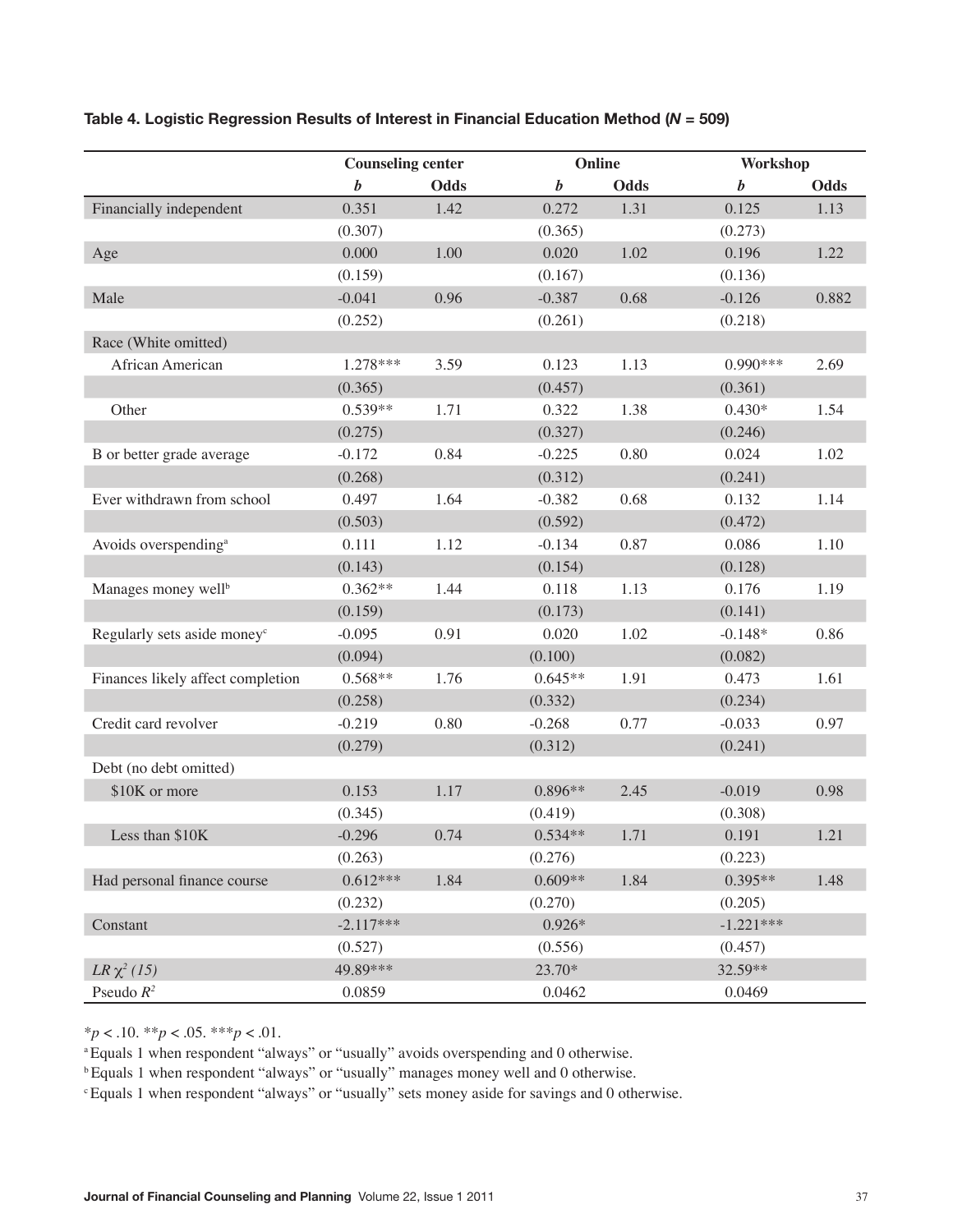having had a personal finance course were significantly and positively associated with the odds of expressing an interest in receiving financial education in face-to-face workshops. If one regularly sets money aside, there was a significant decrease in the likelihood of desiring a faceto-face workshop. All three models suggested the presence of a familiarity bias where students who had already received personal finance education via a traditional course were more likely to express an interest in each of the three delivery methods.

Finally, because of the bivariate evidence that the three delivery methods may be complementary, three post-hoc regression models were investigated. In each of the three models the two delivery method alternatives not serving as the dependent variable were included as independent variables. With positive and significant coefficients resulting in odd ratios that ranged from 4.0 to 9.0, these post-hoc analyses suggest that the three methods of financial education remain complementary when included in multivariate models that controlled for all other variables in the models. However, the post-hoc results must be considered carefully due to the high correlations among the delivery methods (see Table 3), relatively small sample sizes for two of the regressions (see Table 3), and the concomitant specification issues that arise when independent variables are highly correlated.

#### **Discussion and Conclusions**

This study examined associations between students' characteristics and their interest in three financial education delivery methods: a counseling center, online, and workshops. The fact that there was interest among undergraduate students in some form of financial education is informative in itself and consistent with previous research (Lyons, 2004; Lyons & Hunt, 2004; Moore, 2004). In terms of the type of education, the strongest interest was in online resources, followed by workshops, and then a financial counseling center. This is consistent with Lyons' (2004) research which reported that all students, as well as financially at-risk students, expressed greater interest in online information than seminars/workshops or counseling services. However, substantial interest in all three delivery methods analyzed suggests colleges and universities should aspire toward a multipronged approach to financial education and counseling assistance. This notion is further supported by the findings that the delivery methods are complementary in nature.

As is true in many surveys of college students, the sample was not representative of the student population. In particular, females and those with above-average grades were overrepresented. One could argue that the same "cooperativeness" characteristics (Clarkberg, Robertson, & Einarson, 2008) that may be responsible for their willingness to respond to the survey makes the survey respondents an ideal population to query as they may be the most likely to know about and perhaps use campus-based financial education and counseling in any form. Further, neither gender nor grade average significantly explained the variations in the response variables.

When considering the usefulness of this information, it is important to note that the question about use of a center asked whether students would frequent the center "on a regular basis" whereas the other questions only implied repeated use of workshops or online resources. The 26% of students who indicated they would use a financial counseling center on a regular basis likely understates the proportion that would use a center at least infrequently. In fact, in the same survey when the same question was framed as use of a center if "in a crisis," 80% of respondents agreed or strongly agreed. The three questions used in the analysis may not be perfectly parallel in meaning, but they all implied more than one use of the specified delivery model and therefore the comparison still is meaningful. On the one hand, creation and maintenance of a center is a resource-intensive initiative that cannot easily be undertaken without evidence that students will use it. However, that does not require individual students to be repeat users, as suggested by the wording of the question. Parallel wording of the three questions may have produced different results.

To make the greatest impact on students' personal finance knowledge and well-being, colleges and universities should consider the implementation of all three delivery models discussed in this article. The strong interest in accessing resources online may be due to a number of factors. Today's students are increasingly comfortable with technology and learning through technology, and they also may desire the greater flexibility of this mode of pedagogy. When controlling for personal characteristics, students' higher level of debt was significantly associated with the odds of desiring financial management resources online but not through a workshop or counseling center. Those students may believe that they can receive assistance online that is specific to their financial situation, while workshops are more likely to be designed for the general population and thus less helpful to their unique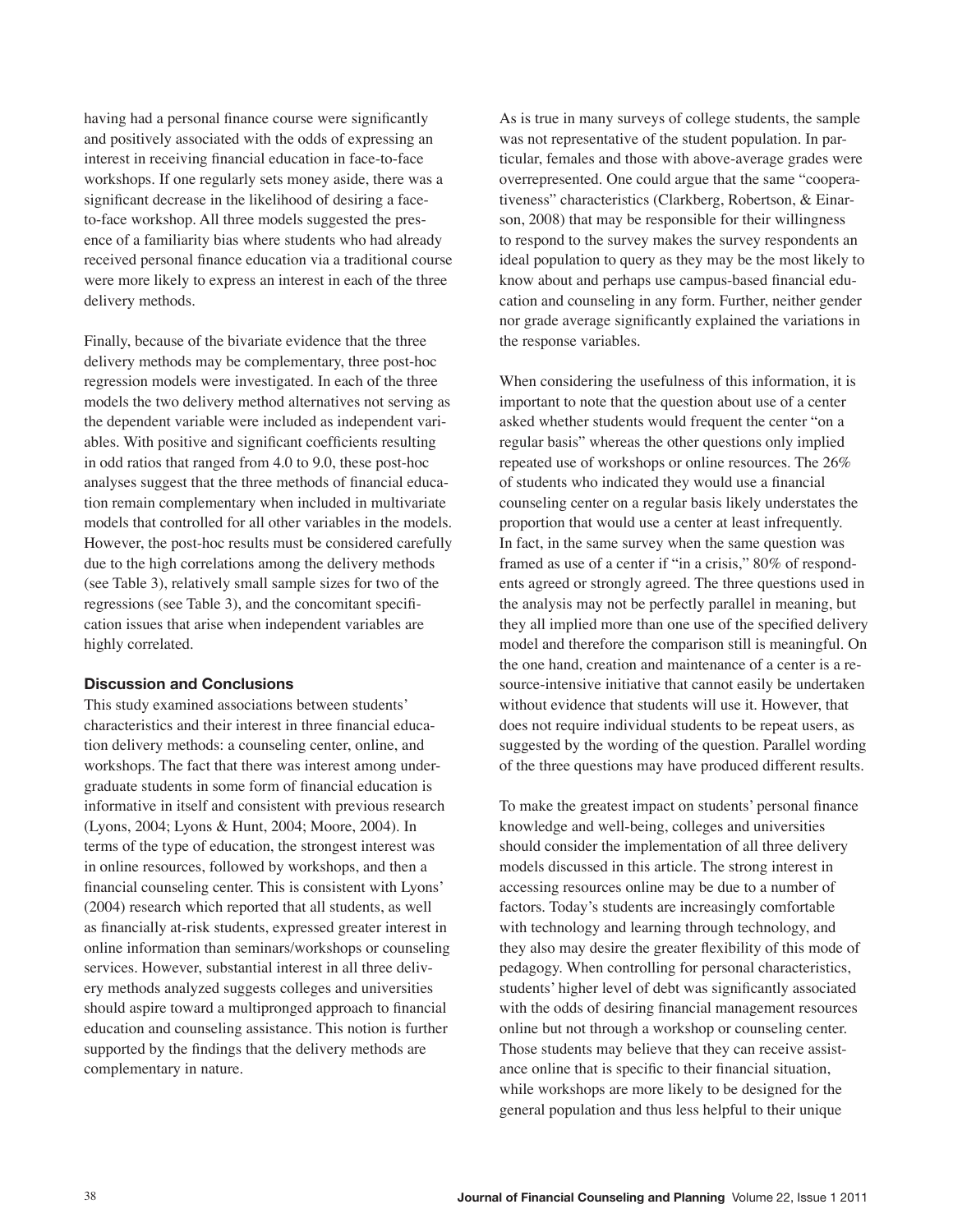financial predicaments. This supposition is substantiated by the finding in the current study that students have significant preferences for a financial counseling center or online resources when they believe their finances could adversely affect completion of their degree program, while this more serious concern is not a significant correlate of interest in an educational workshop. Finally, these students may be intimidated by the prospect of visiting a financial counseling center or simply prefer the convenience and anonymity of online resources available 24/7.

It is important to note that although there was a strong interest in online financial management resources, this delivery model may not be the most effective. Past research indicates high attrition rates for online education programs (Angelino, Williams, & Natvig, 2007). Thus, future research should differentiate the goals of providing online resources and levels of technological delivery if online courses are offered (e.g., interactive vs. passive education).

After controlling for students' other personal characteristics, non-White students, particularly African American students, reported significantly greater interest in receiving financial education at a campus-based financial counseling center. This also was true for interest in a financial workshop. In contrast, Joo and Grable (1999) did not find ethnicity to be a significant factor associated with financial help-seeking behavior in their sample of adult workers. However, Sheu and Sedlacek (2004) reported that African Americans have positive views toward help seeking as compared to other ethnic groups. Moreover, previous research suggests African American students experience higher levels of financial and academic stress as compared to Whites (Pliner & Brown, 1985) and have the lowest financial literacy scores across several financial topics (Chen & Volpe, 1998). In addition, African Americans may be more interested in financial education through a center or workshop than Whites due to family socioeconomic background, which was not a control variable in this study. Consistent with a social constructionist view, if students come from lower socioeconomic backgrounds they may have less opportunity to model or learn adaptive financial behaviors, and therefore may be more interested in personal interactions that can lead to greater personal finance knowledge in college.

Having higher levels of debt was significantly associated with the odds of being interested in online resources, but not workshops or counseling centers. A socially constructed stigma related to debt may explain this preference.

Students who reported that they had completed a personal finance course and/or managed money well also expressed greater interest in a financial counseling center. In fact, across all forms of financial education delivery, previous experience with a personal finance course was a significant explanatory variable when controlling for all other factors. Based on the Transtheoretical Model for Change (Kerkmann, 1998; Prochaska, DiClemente, & Norcross, 1992; Shockey & Seiling, 2004), it may be that students who acquire a certain level of personal finance knowledge possess heightened awareness of the utility that can be derived from further financial education or assistance and thus are more likely to seek out additional knowledge and support across financial education delivery methods. If so, the result suggests that those interested in building comprehensive campus-based financial education programs would do well to invest in personal finance courses for freshmen who subsequently might take advantage of other forms of financial education and even other financial education courses during their remaining years on campus. On the other hand, students who self-selected to take a course in personal finance already may have had an interest in the topic that continued after the course. The data do not include information about whether students who reported having taken a personal finance course chose to or were required or coerced into doing so by curricula or parents. In addition, there may be other shared characteristics of those who chose to complete a course in personal finance. For example, future research may want to examine specific populations that may be at greater financial risk in college, such as those from lower socioeconomic status families or those who have lost a merit-based scholarship.

Also noteworthy is that this research was conducted on a campus where in-state students are eligible to receive a merit-based scholarship. Previous research (Goetz, Mimura, Desai, & Cude, 2008) suggested that at least 75% of the sample had the merit-based scholarship at the time of the survey. Yet, one fifth of the respondents indicated that finances likely would affect the completion of their degree; this is consistent with previous research (Gladieux & Perna, 2005). However, it is inconsistent with the conventional wisdom that a merit-based scholarship removes much or all of the financial stress of attending college and suggests that financial education is valued even among these college student populations.

Finally, this research examined only three financial education delivery methods. Future research should examine others. For example, some researchers have suggested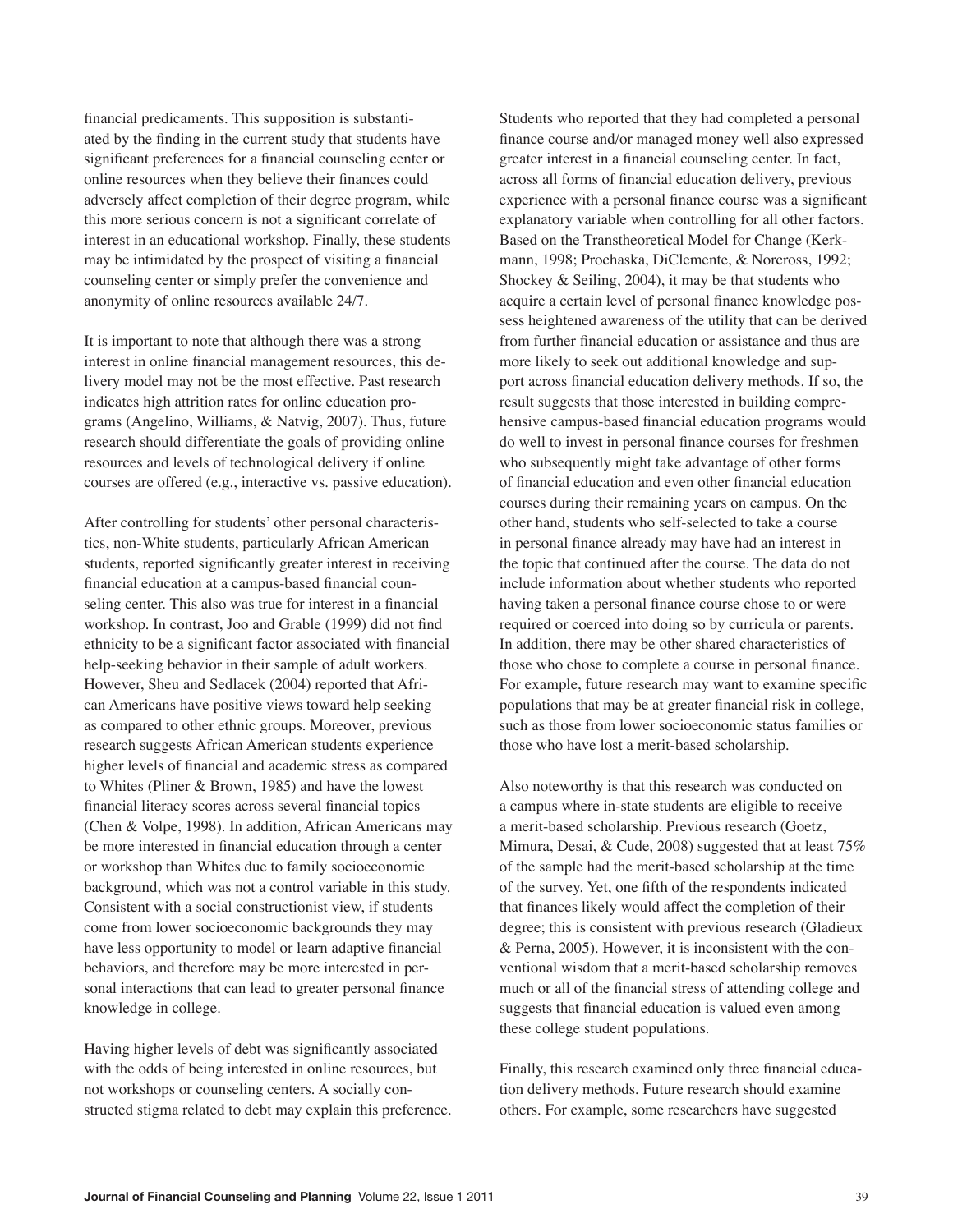financial education through campus-based promotional campaigns. Gartner and Schiltz (2005) reported a successful "What's My Score" credit score education campaign on a college campus. Adams and Moore (2007) suggested promoting financial education awareness jointly with health education on college campuses as students with high-risk financial behavior also demonstrated high-risk health behavior. Braunsberger, Lucas, and Roach (2004) also suggested promotional campaigns to educate college students about the negative consequences of irresponsible borrowing. Another question for investigation is whether any or all of these efforts should engage today's "helicopter" parents, and if so how? In addition, experimental research examining the efficacy of different models of financial intervention is greatly needed.

The results of this study indicated substantial demand from students across all three delivery methods, and that these methods may be complementary. Thus, colleges and universities should strongly consider making financial education available through multiple formats. To the extent educational institutions have both the goals of higher student retention and greater attention toward experiential education, with admittedly some substantial requirements in terms of supervision, students majoring in financial planning and related disciplines can be utilized to meet the needs of hundreds of students via a center or educational workshops at relatively low cost to the institution (see Goetz, Durband, Haley, & Davis, 2011). Models for financial counseling centers and peer-education programs already exist at Kansas State University, Texas Tech University, the University of Georgia, and Utah State University. Alternatively, an institution could hire a professional financial planner to be available to students on an ongoing basis, using a model similar to the one many universities now use to have an attorney on staff to provide student legal services. In terms of online financial management resources, many are available. The National Endowment for Financial Education currently offers an online educational component available at no cost to the institution.

# **Acknowledgments**

This research was supported by Hatch funding from the University of Georgia Agricultural Experiment Station.

#### **References**

- Adams, T., & Moore, M. (2007). High-risk health and credit behavior among 18 to 25 year old college students. *Journal of American College Health, 56*(2), 101-108.
- Alderman, J. (2010, November 3). Quarterback Drew Brees tackles financial illiteracy [Web log post]. http://www.huffingtonpost.com/jason-alderman/ quarterback-drew-brees-ta\_b\_778345.html?ir=Sports
- American Council on Education. (2006). *Credit card ownership and behavior among traditional-age undergraduates, 2003-04.* Retrieved from http://www. acenet.edu/AM/Template.cfm?Section=CPA
- Angelino, L. M., Williams, F. K., & Natvig, D. (2007). Strategies to engage online students and reduce attrition rates. *The Journal of Educators Online, 4*(2), 1-14.
- Austin, J. M., & Phillips, M. R. (2001). Educating students: An ethics responsibility of credit card companies. *Journal of Services Marketing, 15*(7), 516-528.
- Avard, S., Manton, E., English, D., & Walker, J. (2005). The financial knowledge of college freshmen. *College Student Journal, 39*(2), 321-339.
- Baek, E. (2001). Financial concerns and problems of college students. *Proceedings of the Association for Financial Counseling and Planning Education,* 148-159.
- Berger, P. L., & Luckmann, T. (1966). *The social construction of reality*. Garden City, New York: Doubleday.
- Borden, L. M., Lee, S. A., Serido, J., & Collins, D. (2008). Changing college students' financial attitude, knowledge and behavior through seminar participation. *Journal of Family and Economic Issues, 29*(1), 23-40.
- Braunsberger, K., Lucas, L. A., & Roach, D. (2004). The effectiveness of credit card regulation for vulnerable consumers. *Journal of Services Marketing, 18*(5), 358-370.
- Chen, H., & Volpe, R. P. (1998). An analysis of personal financial literacy among college students. *Financial Services Review, 7*(2), 107-128.
- Clarkberg, M., Robertson, D., & Einarson, M. (2008). *Engagement and student surveys: Nonresponse and implications for reporting survey data*. Unpublished manuscript, Office of Institutional Research and Planning, Cornell University.
- Cude, B., Lawrence, F. C., Lyons, A. C., Metzger, K., Lejeune, E., Marks, L., & Machtmes, K. (2006). College students and financial literacy. *Proceedings of Eastern Family Economics and Resource Management Association*, 102-109.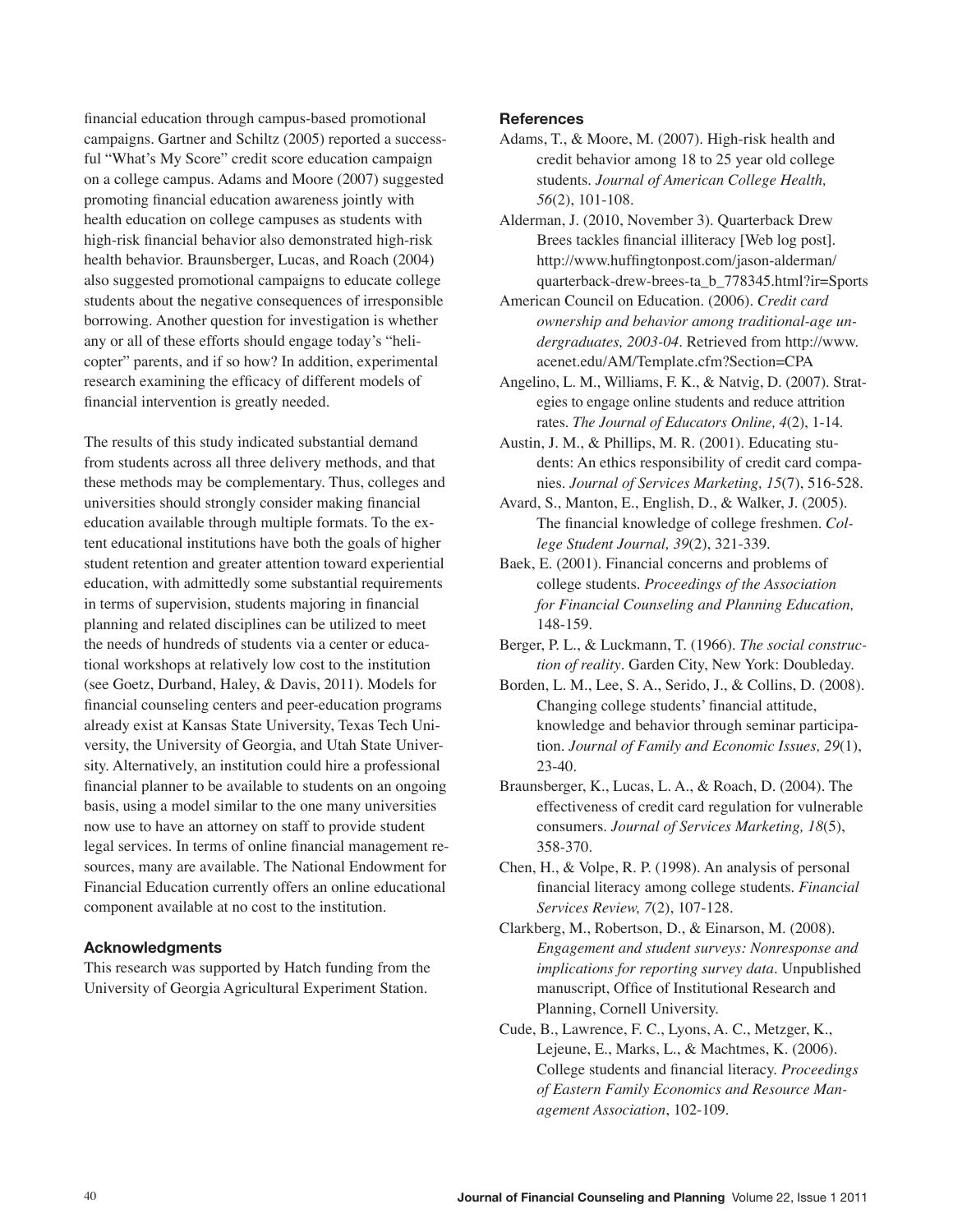Cude, B., Lyons, A. C., & Lawrence, F. C. (2007). Getting financially fit: A financial education tool kit for college campuses. *Consumer Interests Annual, 53,* 190-192.

Dey, E. (1997). Working with low survey response rates: The efficacy of weighting adjustments. *Research in Higher Education, 38*(2), 225-249.

Doll, K. (2000). Who would use financial counseling and planning services on university campuses? Evidence from students, staff and faculty. *Proceedings of the Association for Financial Counseling and Planning Education*, 122-131.

Elliehausen, G., Lundquist, E. C., & Staten, M. E. (2007). The impact of credit counseling on subsequent borrower behavior. *Journal of Consumer Affairs, 41*(1), 1-28.

Fox, J., Bartholomae, S., & Lee, J. (2005). Building the case for financial education. *Journal of Consumer Affairs, 39*(1), 195-209.

Gartner, K. M., & Schiltz, E. R. (2005). What's your score: Educating college students about credit card debt. *Saint Louis University Public Law Review, 24*(2), 401-432.

Gergen, K. J. (1985). The social constructionist movement in modern psychology. *American Psychologist, 40*(3), 266-275.

Gladieux, L., & Perna, L. (2005). *Borrowers who drop out: A neglected aspect of the college student loan trend*. San Jose, CA: The National Center for Public Policy and Higher Education.

Goetz, J., Durband, D., Halley, R., & Davis, K. (in press). A peer-based financial planning and education service program: An innovative pedagogic approach. *Journal of College Teaching & Learning*.

Goetz, J., Mimura, Y., Desai, M., & Cude, B. (2008). HOPE or no-HOPE: Merit-based college scholarship status and financial behaviors among college students. *Financial Counseling and Planning, 19*(1), 12-19.

Goetz, J., Tombs, J., & Hampton, V. (2005). Easing college students' transition into the financial planning profession. *Financial Services Review, 14*(3), 231-251.

Huddleston, C. A., & Danes, S. M. (1999). Impact evaluation of a financial literacy program: Evidence for needed educational policy changes. *Consumer Interests Annual, 45*, 109-115.

Insurance Information Institute. (2009). *Credit scoring.* Retrieved from http://www.iii.org/media/hottopics/ insurance/creditscoring

Jariah, M., Husniyah, A. R., Laily, P., & Britt, S. (2004). Financial behavior and problems among university students: Need for financial education. *Journal of Personal Finance, 3*(1), 82-96.

Johnson, E., & Sherraden, M. S. (2007). From financial literacy to financial capability among youth. *Journal of Sociology & Social Welfare, 34*(3), 119-138.

Joo, S-H, & Grable, J. E. (1999). Factors associated with seeking and using professional retirement-planning help. *Family and Consumer Sciences Research Journal, 30*(1), 37-63.

Jump\$tart Coalition for Personal Financial Literacy. (2008). *2008 Survey of Financial Literacy among College Students.* Retrieved from http://www.jumpstart.org/fileindex.cfm

Kerkmann, B. C. (1998). Motivation and stages of change in financial counseling: An application of a transtheoretical model from counseling psychology. *Financial Counseling and Planning, 9*(1), 13-20.

Lusardi, A. (2010, October 4). Financial literacy and ignorance [Web log post]. http://annalusardi.blogspot.com

Lyons, A. C. (2003). *Credit practices and financial education needs of Midwest college students.* Champaign, IL: Department of Agricultural and Consumer Economics, University of Illinois at Urbana-Champaign.

Lyons, A. C. (2004). A profile of financially at-risk college students. *Journal of Consumer Affairs, 38*(1), 56-80.

Lyons, A. C., & Hunt, J. L. (2004). The credit practices and financial education needs of community college students. *Financial Counseling and Planning, 14*(1), 63-74.

Mandell, L. (2002). *Financial literacy: A growing problem.* Washington, D.C.: Jump\$tart Coalition for Personal Financial Literacy.

Moore, R. (2004). *Credit card knowledge, attitudes and practices of college students.* Unpublished doctoral dissertation, Texas Tech University, Lubbock, TX.

Phinney, J. S., & Haas, K. (2003). The process of coping among ethnic minority first-generation college freshmen: A narrative approach. *Journal of Social Psychology, 143,* 707-726.

Pinto, M. B., Parente, D. H., & Palmer, T. S. (2001). College student performance and credit card usage. *Journal of College Student Development, 42*(1), 49-58.

Pliner, J. E., & Brown, D. (1985). Projections of reactions to stress and preferences for helpers among students from four ethnic groups. *Journal of College Student Personnel, 26*(March), 147-151.